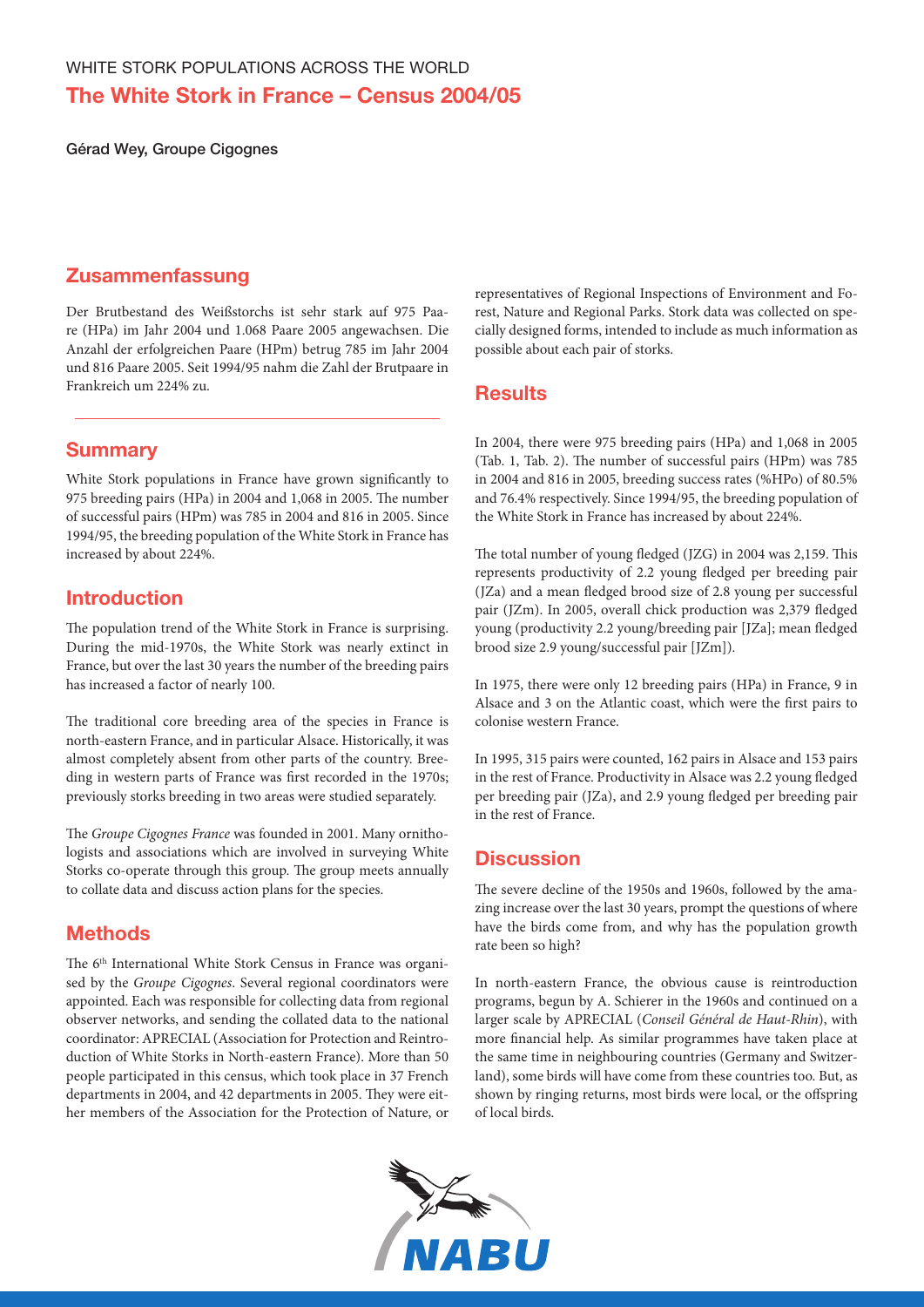The western population is derived from birds originating from the expanding Spanish population, a fact demonstrated by ringing recoveries from the 1970s. The rapid growth of this population has had a long-term effect on the colonisation of other parts of France. Other reintroduction programmes have been carried out in the Parc du Marquenterre (Somme), in LeTeich (Gironde) and in Villars les Dombes (Ain). The impact of these programs is not well known.

Average productivity in north-eastern France is around 2.2 chicks per breeding pair, which is similar to that in the neighbouring countries such as Switzerland (SCHAUB & PRADEL 2004, SCHAUB et al. 2004).

Although traditional meadow and marsh feeding areas have been lost by being converted to arable crop land, the stork population has continued to grow.

In western France, marshes and meadows are still widespread and tend to be biologically productive. This probably explains the difference in breeding success between the western and eastern populations. In addition, weather conditions tend to be quite different, and this might also be relevant (DUQUET 1990).

The reasons for the past absence of White Storks from western France are unclear. It is possible that historically there may have been high levels of persecution by humans in this part of France. It is not possible to give a clearer answer to the question of whether the French White Stork population is self-sustaining, as many reintroduction programs are still under way.

The population trend is upward, but the health of the current population structure is unknown, and this must be of high concern for future work in France.



Mortality from power lines is known to be very high, and so an important aim is to make them safer for storks. APRECIAL has worked together since 1991 with *Electricité de France* to do this in Alsace. In addition, classic stork habitats such as meadows and marshes must be protected.

### **Conclusion**

White Stork populations in France have grown significantly, but as it is not yet clear whether they are self-sustaining, monitoring and survey work needs to be continued. Once a clearer picture has been formed of population structure, it may be feasible to consider ending current reintroduction programmes.

### Acknowledgements

Thanks to members of *Groupe Cigognes France* and to *Conseil Général de Haut-Rhin* for their support of the annual census in France.

### **References**

- DUQUET, M. (1990). Statut de la Cigogne blanche (Ciconia ciconia) et de la Cigogne noire (Ciconia nigra) en France. Unveröff. Ber., Ministère de l'Environnement, France, 61pp
- SCHAUB, M., PRADEL, R. (2004). Assessing the relative importance of different sources of mortality from recoveries of marked animals. Ecology, 85, 930-938.
- SCHAUB, M., PRADEL, R., LEBRETON, J-D. (2004). Is the reintroduction white stork (Ciconia ciconia) population in Switzerland self-sustainable? Biological Conservation 2004, 1-10.

#### **Author's address:**

Gérad Wey, l'APRECIAL, 21, rue d'Agen, F-68000 Colmar, France, E-Mail: info@aprecial.com

**Fig. 1. Number of White Stork pairs in the departments of France in 2005. Anzahl der Weißstorchpaare in den Departements Frankreichs im Jahr 2005.**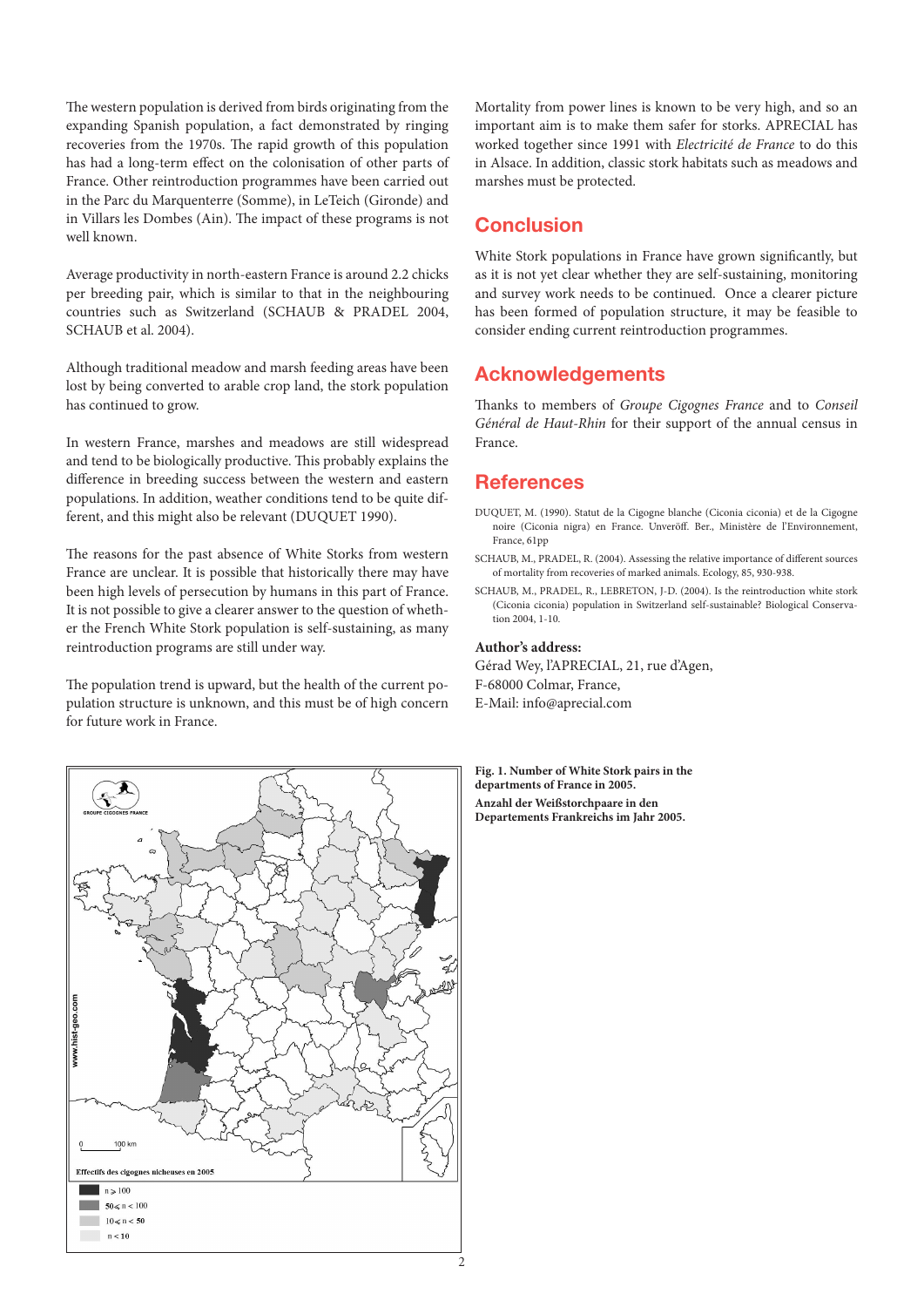#### **Tab. 1. Results of the White Stork census 2004 in France. Ergebnisse des Weißstorchzensus 2004 in Frankreich.**

| <b>Départements</b>        | Nombre de HPa  |                  |                |                | Nombre de HPm  |                |                           |                | Nombre de jeunes (JZG) |                |                |                |
|----------------------------|----------------|------------------|----------------|----------------|----------------|----------------|---------------------------|----------------|------------------------|----------------|----------------|----------------|
|                            | 2004           | 2005             | 2006           | 2007           | 2004           | 2005           | 2006                      | 2007           | 2004                   | 2005           | 2006           | 2007           |
| $01 - Ain$                 | 48             | 50               | 58             | 66             | 42             | 42             | 53                        | 52             | 125                    | 144            | 165            | 137            |
| $02 - A$ isne              |                |                  | $\mathbf{1}$   |                |                |                | $\mathbf{1}$              |                |                        |                | $\overline{c}$ |                |
| 03 - Allier                | 15             | 13               | 16             | 22             | 14             | 13             | 14                        | 18             | 47                     | 43             | 41             | 60             |
| 08 - Ardennes              | $\overline{c}$ | $\overline{2}$   | $\overline{c}$ | $\overline{c}$ | $\overline{2}$ | $\overline{2}$ | $\overline{2}$            | $\overline{2}$ | 6                      | 6              | $\overline{4}$ | 5              |
| $10 -$ Aube                | $\mathbf{1}$   | $\mathbf{1}$     | 3              | 3              | $\mathbf{1}$   | $\mathbf 0$    | $\ensuremath{\mathsf{3}}$ | $\overline{2}$ | 3                      | $\mathbf 0$    | $\overline{7}$ | 3              |
| $11 - A$ ude               | 5              | 8                | 10             | 12             |                |                |                           |                |                        |                |                |                |
| 13 - Bouches-du-Rhône      | $\overline{7}$ | 11               | 17             |                | 6              | 9              | 10                        |                | 8                      | 25             | 26             |                |
| 14 - Calvados              | 30             | 36               | 43             | 47             | 25             | 28             | 31                        | 35             | 58                     | 74             | 81             | 85             |
| 16 - Charente              |                |                  |                | $\mathbf{1}$   |                |                |                           | $\mathbf{1}$   |                        |                |                |                |
| 17 - Charente-Maritime     | 136            | 150              | 178            | 223            | 116            | 135            | 144                       | 167            | 352                    | 433            | 464            | 481            |
| $18 -$ Cher                | 15             | 16               | 21             | 18             | 12             | 12             | 14                        | 16             | 36                     | 33             | 34             | 40             |
| $25 -$ Doubs               |                | $\mathbf{1}$     | $\mathsf 0$    |                |                |                |                           |                |                        |                |                |                |
| $27 - E$ ure               | 11             | 12               | 12             | 13             | $\overline{9}$ | 10             | 12                        | 10             | 19                     | 26             | 34             | 27             |
| $30 -$ Gard                | $\overline{c}$ | $\overline{c}$   | $\overline{c}$ | 3              | $\overline{2}$ | $\overline{2}$ | $\overline{2}$            | 3              | $\overline{4}$         | 6              | $\overline{7}$ | 6              |
| 31 - Haute-Garonne         | $\overline{c}$ | $\mathbf{1}$     | $\mathbf{1}$   | $\overline{c}$ | $\overline{2}$ |                | $\mathbf{1}$              | $\mathbf 0$    | 5                      |                | 5              | $\mathsf{O}$   |
| $32 - Gers$                | 1              |                  |                |                | $\mathbf{1}$   |                |                           |                | $\mathbf 0$            |                |                |                |
| 33 - Gironde               | 108            | 131              | 141            | 159            | 82             | 113            | 117                       | 137            | 241                    | 304            | 333            | 366            |
| 34 – Hérault               | 5              | 5                | 10             | 10             | $\overline{4}$ | 4              | $6\phantom{1}6$           | 9              | 11                     | 12             | 14             | 21             |
| 35 - Ille-et-Vilaine       | $\mathbf{1}$   | $\mathbf{1}$     | $\mathbf{1}$   | $\mathbf{1}$   | $\mathbf{1}$   | $\mathbf{1}$   | $\mathbf{1}$              | $\mathbf{1}$   | $\overline{c}$         | 3              | 3              | 3              |
| $36$ – Indre               | $\mathbf{1}$   | $\mathbf{1}$     | $\mathsf 0$    | 1              | $\mathbf{1}$   | $\mathbf{1}$   | $\mathbf 0$               | $\mathbf 0$    | $\overline{4}$         | 3              | $\mathsf{O}$   | $\mathbf 0$    |
| 38 - Isère                 | $\overline{c}$ | $\overline{c}$   | $\mathbf{1}$   | $\overline{c}$ | $\overline{c}$ | $\overline{c}$ | $\mathbf 0$               | $\mathbf 0$    | 6                      | 4              | 0              | $\mathbf 0$    |
| $39 - Jura$                | $\mathbf{1}$   | $\mathbf{1}$     | $\mathbf{1}$   |                | $\mathbf{1}$   | $\mathbf{1}$   | $\mathbf{1}$              |                | $\overline{c}$         | $\overline{4}$ | $\overline{4}$ |                |
| 40 - Landes                | 72             | 74               | 77             | 86             | 51             | 53             | 73                        | 66             | 125                    | 145            | 189            | 162            |
| 42 - Loire                 | $\mathsf 0$    | $\mathbf 0$      | $\mathbf{1}$   | $\mathbf{1}$   | $\mathbf 0$    | $\mathbf 0$    | $\mathbf{1}$              | $\mathbf{1}$   | $\mathbf 0$            | $\mathbf 0$    | $\overline{4}$ | $\overline{2}$ |
| 44 - Loire-Atlantique      | 27             | 33               | 38             | 49             | 22             | 26             | 34                        | 38             | 67                     | 78             | 87             | 103            |
| 49 - Maine-et-Loire        |                | $\mathbf{1}$     |                | $\mathbf{1}$   |                | $\mathbf{1}$   |                           | $\mathbf{1}$   |                        | $\overline{c}$ |                | $\overline{2}$ |
| 50 - Manche                | 30             | 31               | 31             | 36             | 26             | 27             | 27                        | 33             | 72                     | 70             | 74             | 83             |
| $51 - \text{Marne}$        | $\mathbf{1}$   | $\mathbf{1}$     | $\mathsf 0$    | $\mathbf{1}$   | $\mathbf{1}$   | $\mathbf{1}$   | $\pmb{0}$                 | $\mathbf{1}$   | 3                      | $\overline{c}$ | 0              | $\overline{c}$ |
| 52 - Haute-Marne           | 1              | $\mathbf{1}$     | 1              | $\mathbf{1}$   | $\mathbf{1}$   | $\mathbf{1}$   | $\mathbf{1}$              | $\mathbf{1}$   | $\overline{c}$         | 3              | $\overline{c}$ | 3              |
| 54 - Meurthe-et-Moselle    | 7              | 9                | 12             | 13             | $\overline{7}$ | 8              | 12                        | 11             | 14                     | 9              | 22             | 24             |
| 55 – Meuse                 |                |                  | $\mathbf{1}$   | $\mathbf{1}$   |                |                | $\mathbf{1}$              | $\overline{1}$ |                        |                | $\overline{2}$ | $\mathbf{1}$   |
| 56 - Morbihan              |                | $\mathbf{1}$     |                |                |                | 1              |                           |                |                        | 0              |                |                |
| 57 - Moselle               | 27             | 27               | 43             | 42             | 24             | 20             | 22                        | 24             | 62                     | 46             | 63             | 57             |
| 58 - Nièvre                | $\overline{4}$ | $\boldsymbol{9}$ | 11             | 14             | 3              | $\overline{7}$ | $\overline{7}$            | 10             | 11                     | 20             | 19             | 25             |
| $60 - Oise$                |                |                  | 1              |                |                |                | $\mathbf{1}$              |                |                        |                | 3              |                |
| 62 - Pas-de-Calais         |                | $\mathbf{1}$     | $\mathbf{1}$   |                |                | $\mathbf{1}$   | $\mathbf 0$               |                |                        | $\mathsf{O}$   | $\mathsf{O}$   |                |
| 63 - Puy de Dôme           | 0              | $\mathsf{O}$     |                |                | $\mathbf 0$    | $\mathbf 0$    |                           |                | 0                      | 0              |                |                |
| 64 - Pyrénées-Atlantiques  | 9              | 9                | 12             | 12             | $\overline{7}$ | 8              | 12                        | 8              | 14                     | 24             | 34             | 16             |
| 67 - Bas-Rhin              | 167            | 119              | 143            | 145            | 127            | 88             | 114                       | 100            | 354                    | 228            | 280            | 199            |
| 68 - Haut-Rhin             | 203            | 220              | 249            | 269            | 165            | 164            | 172                       | 206            | 440                    | 427            | 446            | 511            |
| 70 - Haute-Saône           |                |                  | $\mathbf{1}$   | $\mathbf{1}$   |                |                |                           | $\mathbf{1}$   |                        |                |                | $\overline{4}$ |
| 71 - Saône-et-Loire        | $\overline{7}$ | 9                | 11             | 12             | 5              | $\overline{7}$ | 10                        | 11             | 15                     | 23             | 32             | 37             |
| 76 - Seine-Maritime        | 12             | 16               | 22             | 23             | 10             | 14             | 17                        | 17             | 23                     | 37             | 40             | 46             |
| 80 - Somme                 | 13             | 17               | 18             |                | 11             | 11             |                           |                | 25                     | 29             | 26             |                |
| 85 – Vendée                |                | 43               | 52             | 18             |                |                | 48                        | 18             |                        | 114            | 122            | 47             |
| 89 - Yonne                 | $\mathbf{1}$   | $\mathbf{1}$     | 1              | $\mathbf{1}$   | $\mathbf{1}$   | $\mathbf{1}$   | $\mathbf{1}$              | $\mathbf{1}$   | $\mathbf{1}$           | $\overline{c}$ | $\overline{4}$ | 3              |
| 90 - Territoire de Belfort | $\mathbf{1}$   | $\overline{c}$   | 3              | 3              | $\mathbf{1}$   | $\overline{2}$ | $\mathbf{3}$              | $\overline{2}$ | $\overline{2}$         | $\mathsf{O}$   | 6              | 3              |
| <b>TOTAUX</b>              | 975            | 1068             | 1247           | 1314           | 785            | 816            | 968                       | 1004           | 2159                   | 2379           | 2679           | 2567           |